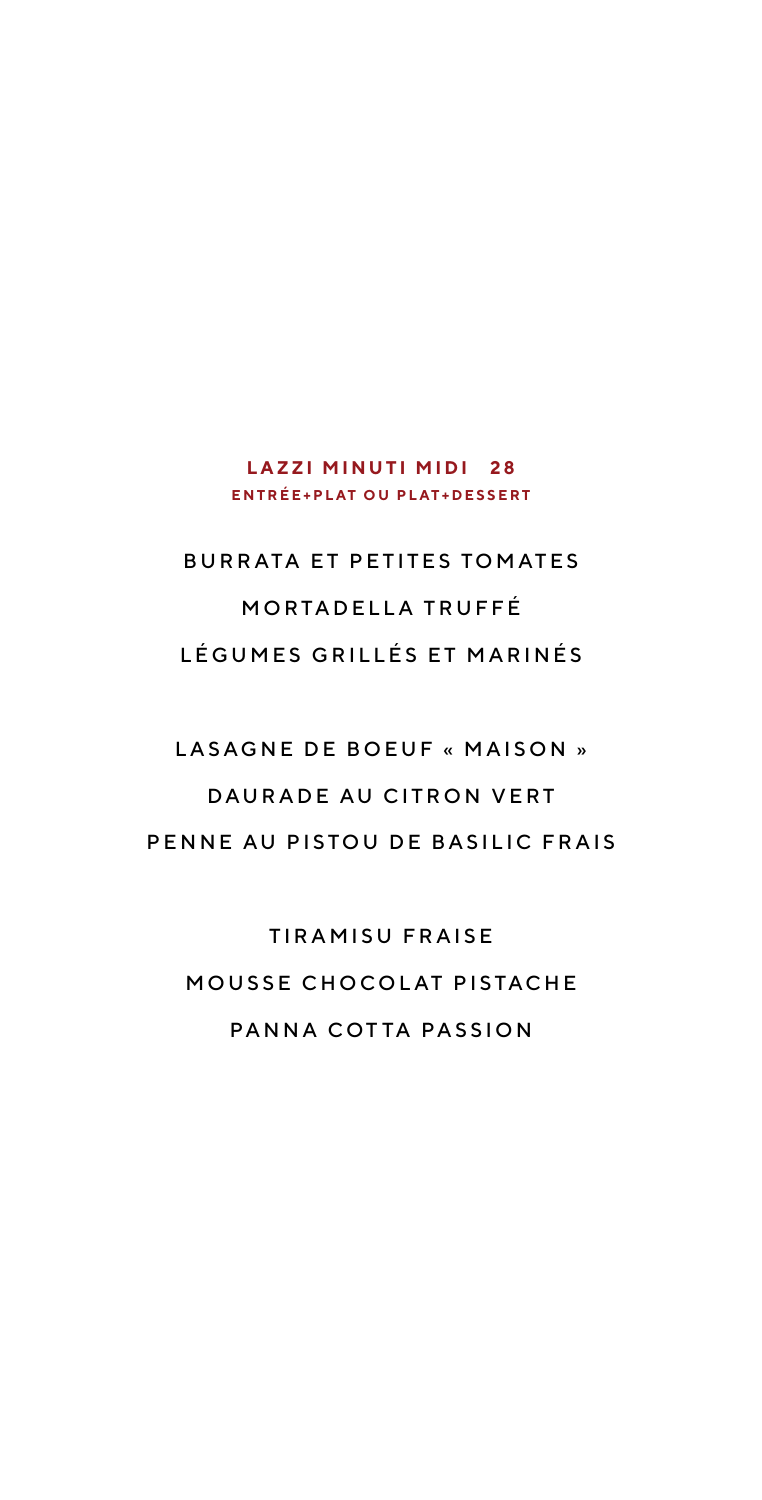#### **ANTIPASTI**

STRACCIATELLA CROSTINI OLIVES TAGGIASCHE 11

1000 FEUILLES D'AUBERGINES MOZZARELLA FUMÉE 12

MINI LÉGUMES DE SAISON GRILLÉS ET MARINÉS 13

#### ARTICHAUTS POIVRADE ET PARMESAN 13

VITELLO TONNATO « CLASSICO » 15

SAUTÉ DE PALOURDES AIL ET TOMATES 19

PARMA AFFINÉ 24 MOIS 23

#### **PASTA**

TAGLIOLINI AU CITRON 18

RIGATONI NORMA AUBERGINES 19

FUSILLI PESTO DE PISTACHE, RICOTTA ET BRESAOLA 21

PENNE « LAZZI », OLIVES NOIRES ET MOZZARELLA FUMÉE 23

SPAGHETTI AUX PALOURDES 24

#### CACIO & PEPE 26

LINGUINE À LA TRUFFE D'ÉTÉ 27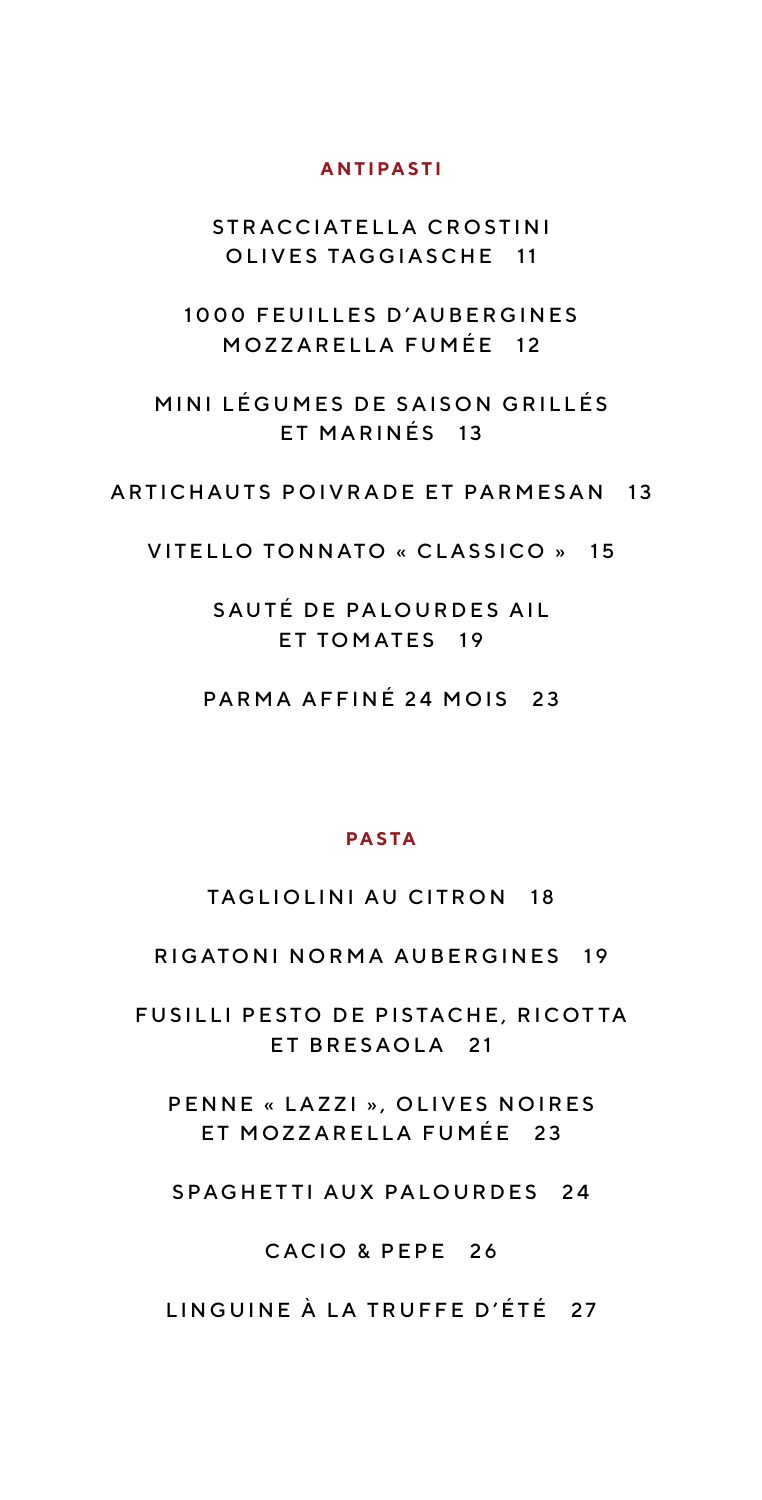#### **C A R N I**

#### PICCATA DE VEAU AU CITRON 19

#### CARPACCIO DE BOEUF, PISTOU DE BASILIC 21

BOCCONCINI DE VEAU, AUBERGINES ET MOZZARELLA 23

LA CÔTE DE VEAU MILANESE 29

#### **PESCI**

#### CARPACCIO DE DAURADE, CITRON VERT 20

POULPE RÔTI À L'ITALIENNE 25

THON MI CUIT SAUCE VIERGE 28

#### **DOLCI**

PANNA COTTA FRUITS DE LA PASSION 11

SALADE DE FRUITS ROUGES. INFUSION DE BASILIC 11

MOUSSE AU CHOCOLAT 11

CAFÉ AFFOGATO VANILLE/EXPRESSO 12

### TIRAMISU AU CAFÉ 12

BABA AU LIMONCELLO 12

PÊCHE AU MARSALA 12